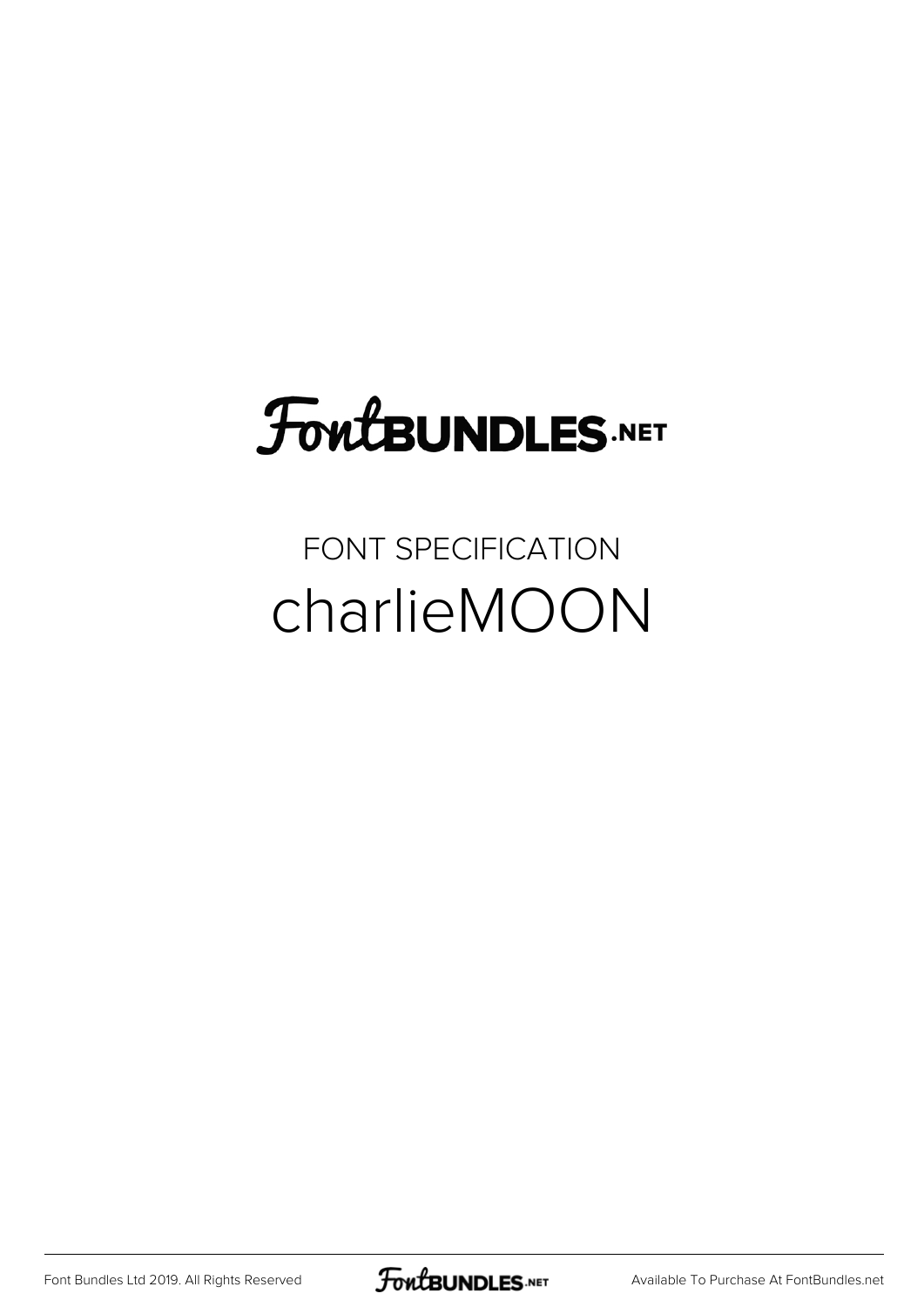#### charlie MOON - Regular

**Uppercase Characters** 

## ABCDEFGHIJKLMNOPORSTUVW  $X.97$

Lowercase Characters

abcdelghijklmnopqusturwuy  $\mathbf{y}$ 

**Numbers** 

#### 0123456789

Punctuation and Symbols



All Other Glyphs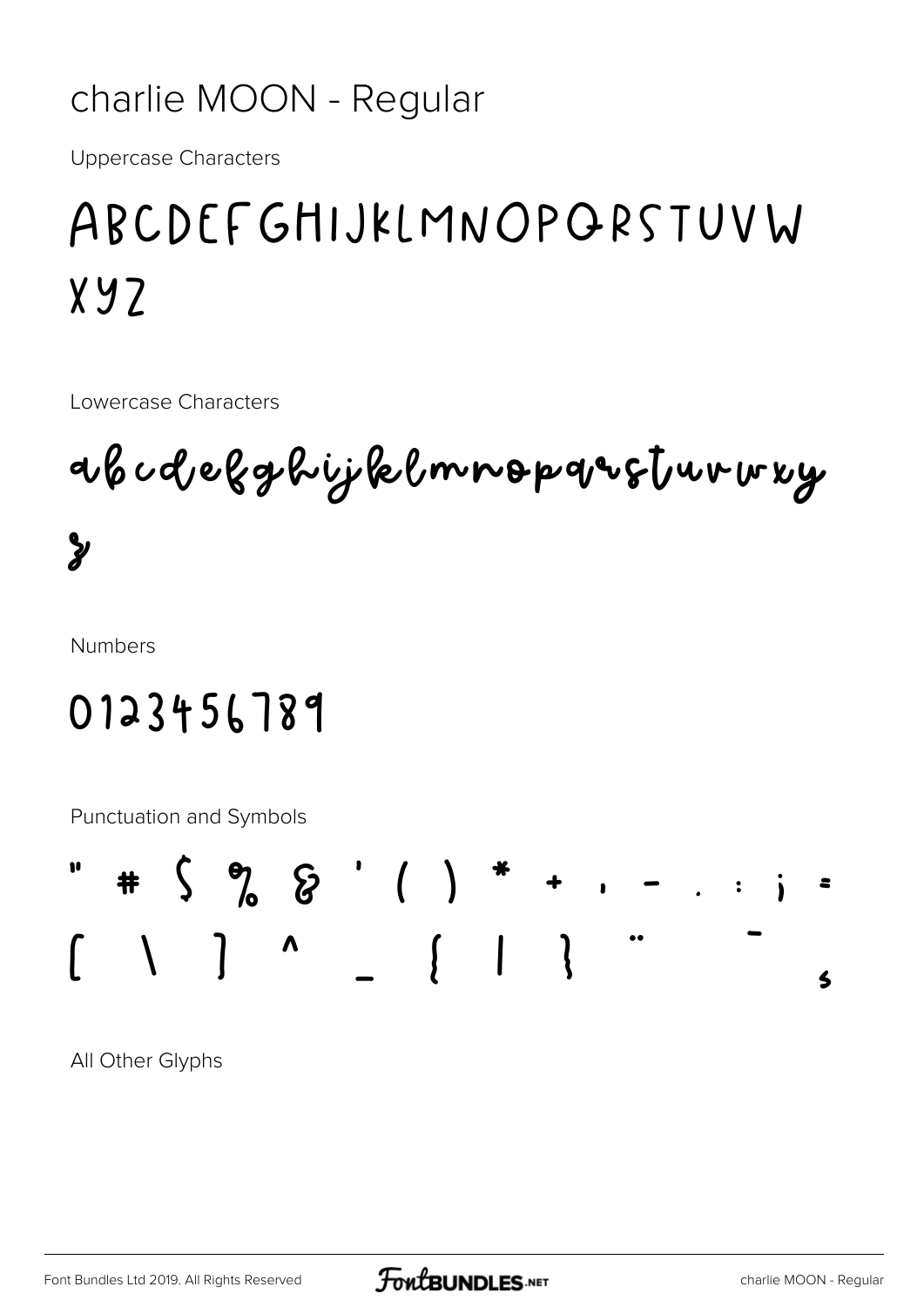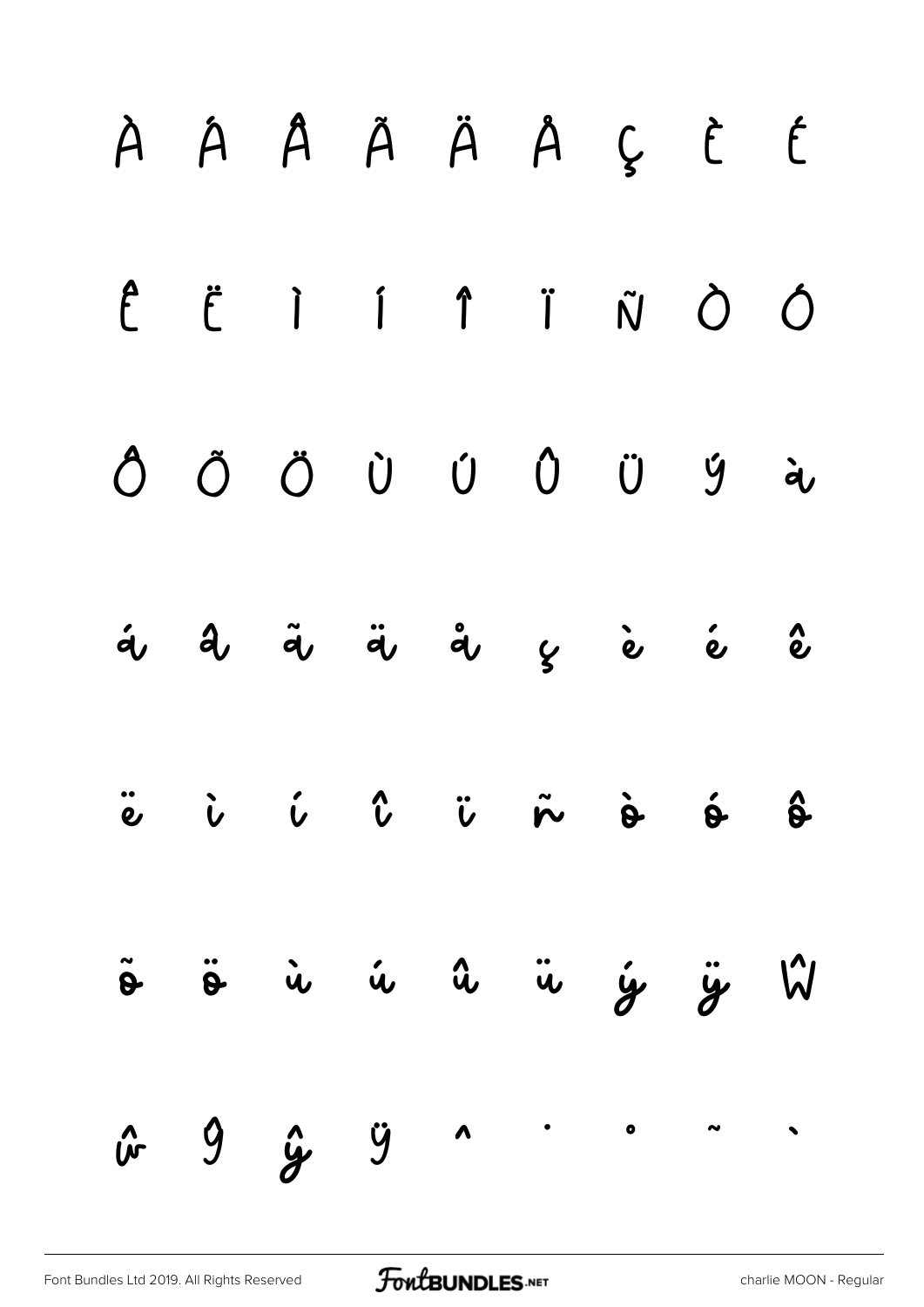|           |    | $\therefore$ ^ $\therefore$ ^ $\therefore$ $\vee$ $\vee$ $\vee$ $\vee$ |  |  |  |
|-----------|----|------------------------------------------------------------------------|--|--|--|
|           |    | W vir Wir in group in 1                                                |  |  |  |
|           |    | " A B BB C D DD E EE                                                   |  |  |  |
|           |    | F G GG H I J K KK L                                                    |  |  |  |
|           |    | LL M MM N NN 0 00 P                                                    |  |  |  |
| PP        | PY | $0 R R S S I T$                                                        |  |  |  |
| $\bigcup$ |    | V W X Y Z able al ar                                                   |  |  |  |